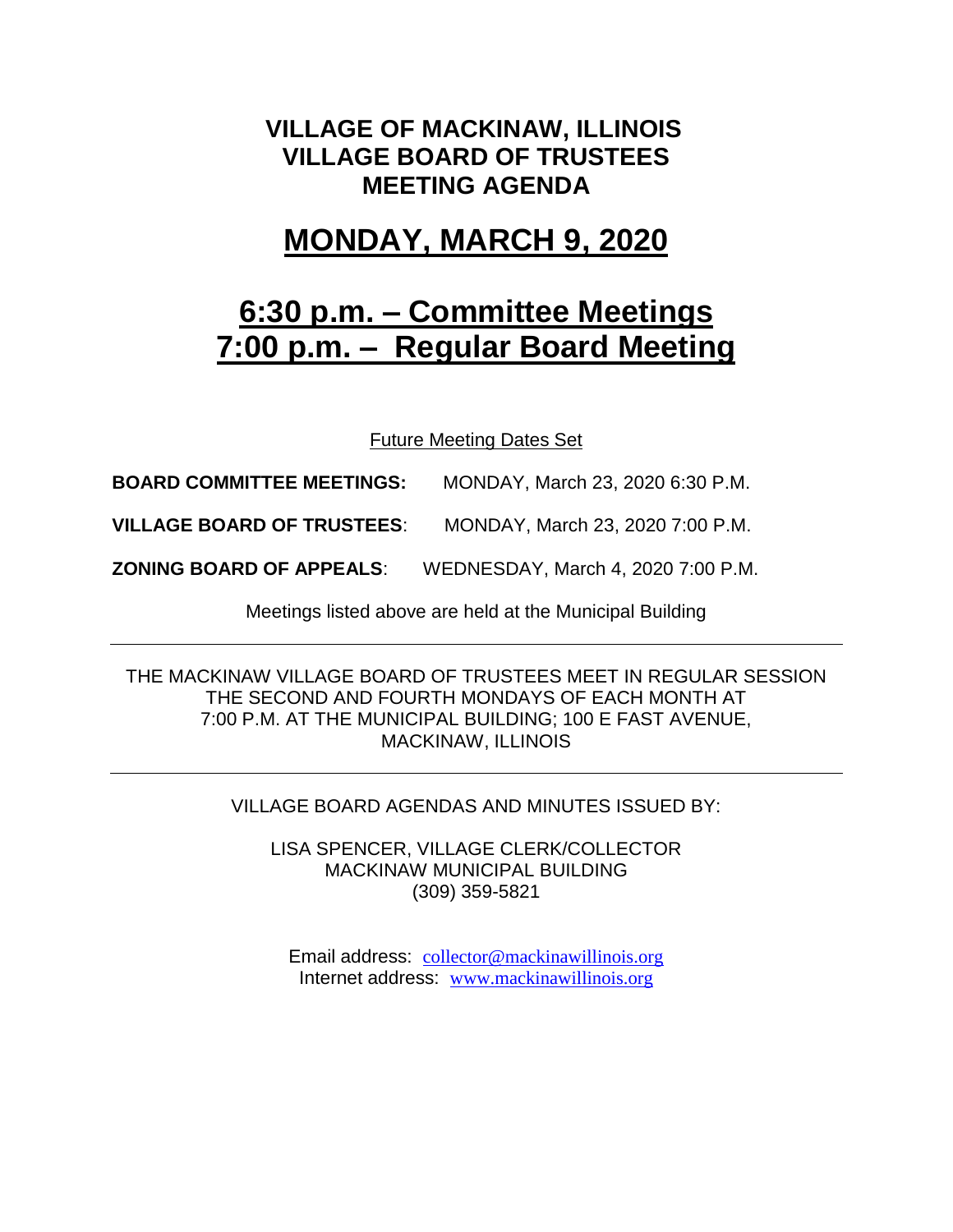## **VILLAGE OF MACKINAW, ILLINOIS VILLAGE BOARD OF TRUSTEES COMMITTEE MEETINGS AGENDA**

# **MONDAY – March 9, 2020 6:30 P.M.**

- **I. FINANCE COMMITTEE – Candy Haynes and Carolyn Elmore Approval of minutes Public Comment/New Business**
- **II. BEAUTIFICATION AND PARKS COMMITTEE – Josh Schmidgall Approval of minutes Public Comment/New Business**
- **III. PUBLIC WORKS COMMITTEE – Mark Morman and Jerry Peterson Approval of minutes Public Comment/New Business**
- **IV. POLICE/EMA COMMITTEE – Craig Friend and Kraig Kamp Approval of minutes Public Comment/New Business**
- **V. ZONING COMMITTEE – Kraig Kamp Approval of minutes Public Comment/New Business**
- **VI. ADJOURNMENT**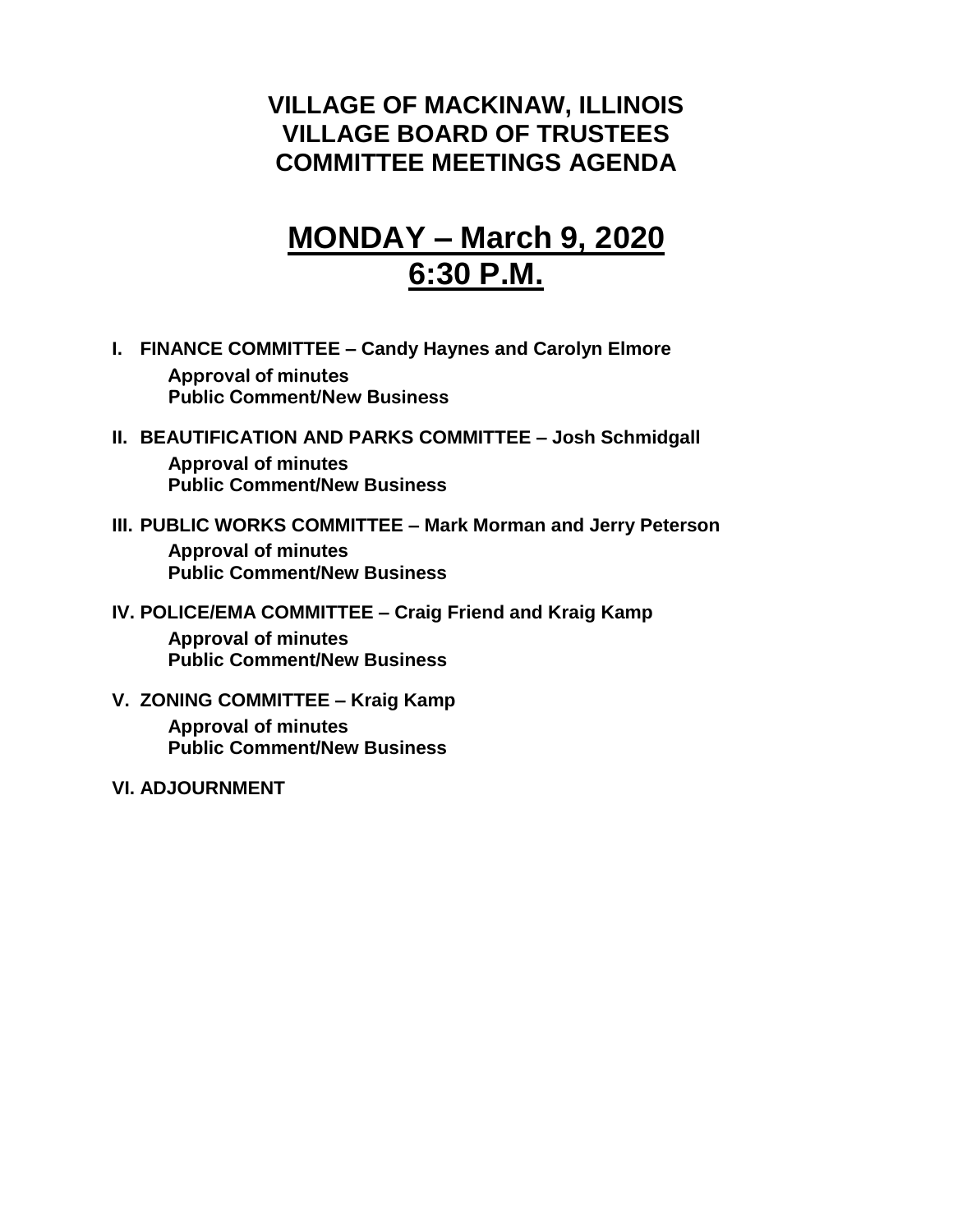## **VILLAGE OF MACKINAW, ILLINOIS VILLAGE BOARD OF TRUSTEES MEETING AGENDA MONDAY – March 9, 2020 7:00 P.M.**

### **I. CALL TO ORDER BY VILLAGE PRESIDENT**

- **I. PLEDGE OF ALLEGIANCE**
- **II. ROLL CALL**
- **III. CONSENT AGENDA ITEMS** 
	- **a. Approval of February 24, 2020 regular meeting minutes**
	- **b. Approval of Public Works department reports**
	- **c. Approval of Police department report**
	- **d. Approval of EMA department report**
	- **e. Approval of recurring disbursements**
	- **f. Approval of finance packet**

### **IV. PUBLIC COMMENT**

**a. Tim Weir regarding new subdivision along E. Fast Ave.**

### **V. DEPARTMENT REPORTS**

- **a. Police Chief's report**
	- **a. Pay raise for office assistant Brad Venzon**
	- **b. Over time pay full time officers**
- **b. Public Works Manager's report**
	- **a. Cameras at Westwood park and recycling bins**
	- **b. Pest control agreement for Village buildings**
	- **c. 2020 mower lease agreement with Cross Implement**